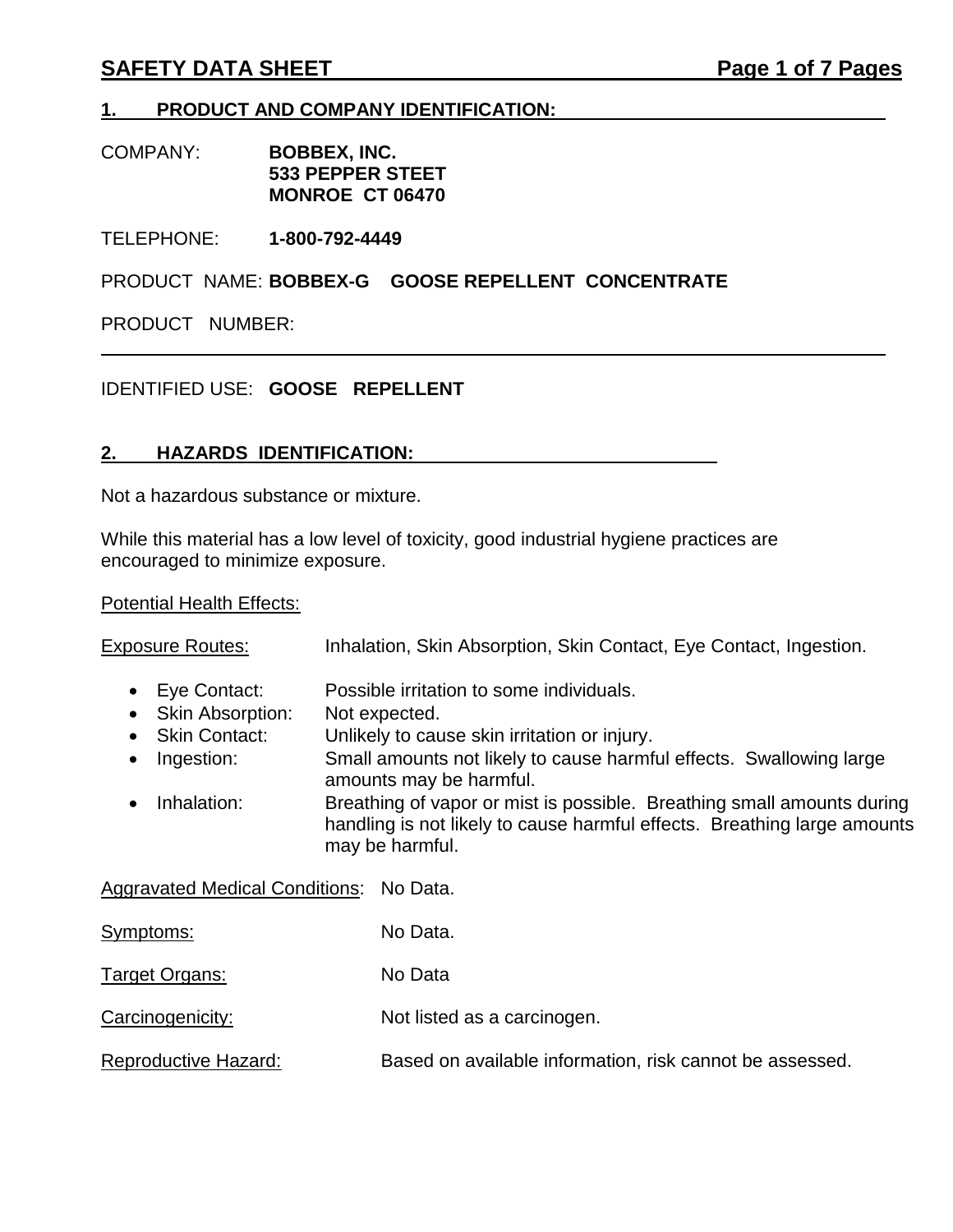# **SAFETY DATA SHEET Page 2 of 7 Pages**

#### COMPANY: **BOBBEX, INC. 533 PEPPER STEET MONROE CT 06470**

TELEPHONE: **1-800-792-4449**

PRODUCT NAME: **BOBBEX-G GOOSE REPELLENT CONCENTRATE**

PRODUCT NUMBER:

### **3. COMPOSITION / INFORMATION ON INGREDIENTS:**

This material is not hazardous, as defined by OSHA under 29CFR 1910.1200.

This material is composed of food grade ingredients.

### **4. FIRST AID MEASURES:**

- Eyes: Remove contact lenses if necessary. Flush eyes with water for at least fifteen (15) minutes.
- Skin: If irritation results, wash with soap and water. Apply an emollient if necessary.
- Ingestion: In the interest of safety, drink large quantities of water. Treat symptomatically.
- Inhalation: If symptoms develop, move to fresh air. If symptoms persist, seek medical attention.

NOTES TO PHYSICIAN:

- Hazards: No information available.
- Treatment: No information available.

## **5. FIREFIGHTING MEASURES:**

- Suitable extinguishing media: Use extinguishing measures that are appropriate to local circumstances and the surrounding environment.
- Hazardous Combustion Products: None
- Advice for Firefighters: Not a flammable product; Primarily composed of food ingredients.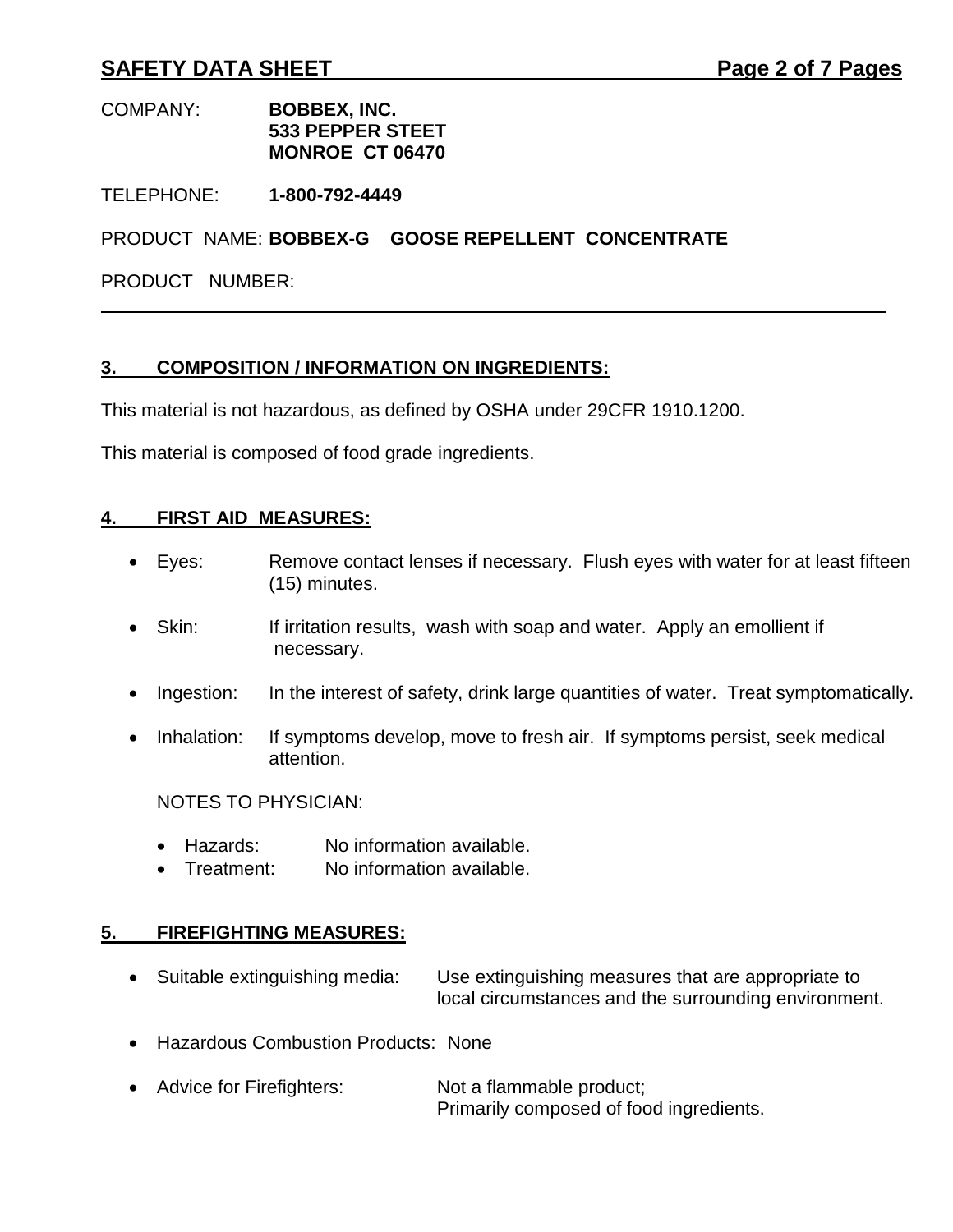# **SAFETY DATA SHEET Page 3 of 7 Pages**

#### COMPANY: **BOBBEX, INC. 533 PEPPER STEET MONROE CT 06470**

TELEPHONE: **1-800-792-4449**

PRODUCT NAME: **BOBBEX-G GOOSE REPELLENT CONCENTRATE**

PRODUCT NUMBER:

### **6. ACCIDENTAL RELEASE MEASURES:**

- Personal Precautions, Protective Equipment, and Emergency Procedures: See Section 8
- Environmental Precautions: No Data Available
- Methods and Materials for Clean Up: Wipe up with absorbent material. Disposal: See Section 13

### **7. HANDLING AND STORAGE:**

- Precautions: See Section 2
- Storage: No special storage condition required.

## **8. EXPOSURE CONTROLS / PERSONAL PROTECTION**

#### Exposure Guidelines:

Contains no substances with occupational exposure guidelines.

#### Exposure Controls:

Handle in accordance with good industrial hygiene and safety practices.

#### Personal Protective Equipment:

- No special precautions; suitable gloves and normal work clothing, including long-sleeved shirts and pants, to prevent skin contact.
- Safety glasses should be worn to avoid splashes to the eyes.

#### Respiratory Protection:

Not required under normal conditions of use.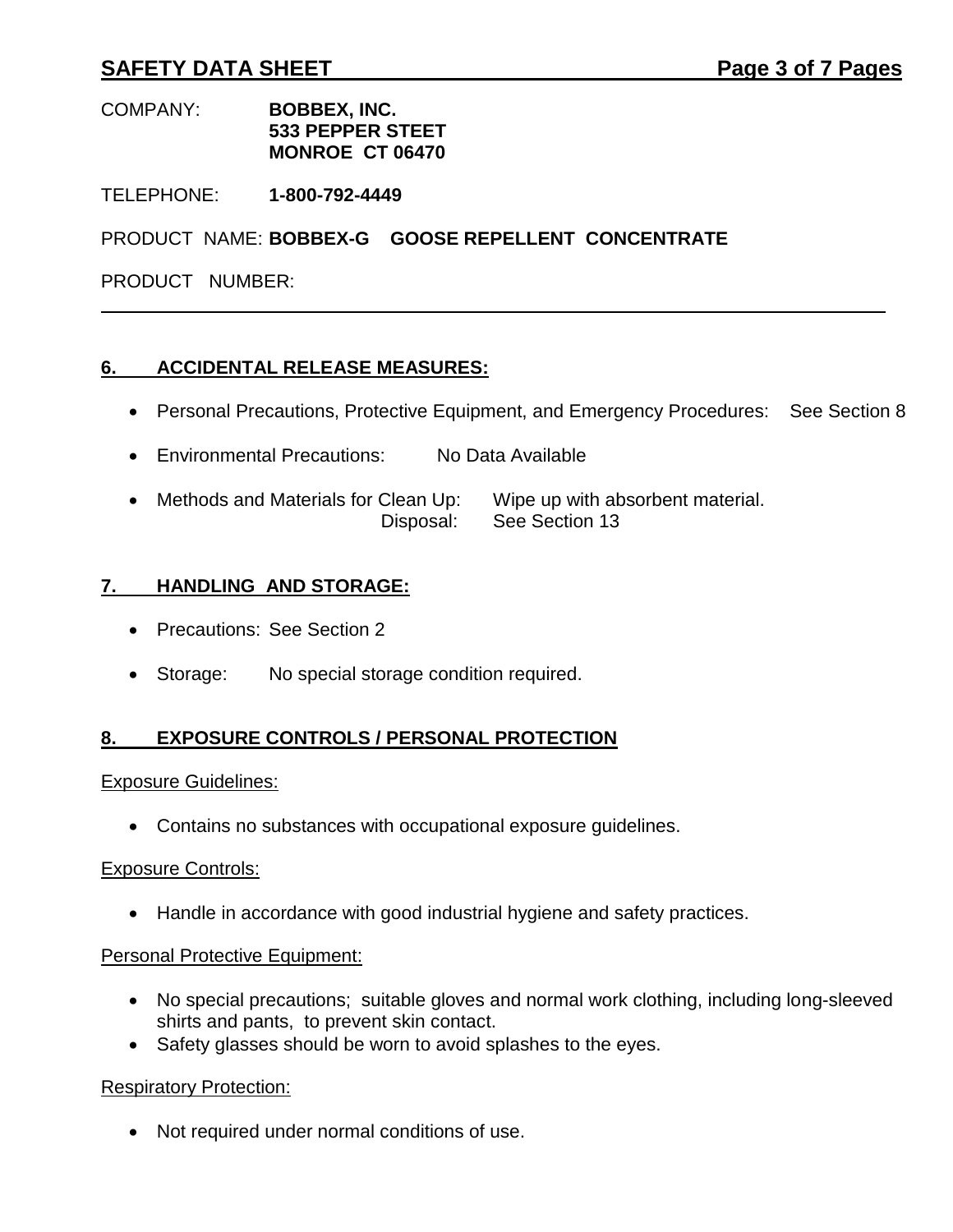#### COMPANY: **BOBBEX, INC. 533 PEPPER STEET MONROE CT 06470**

TELEPHONE: **1-800-792-4449**

PRODUCT NAME: **BOBBEX-G GOOSE REPELLENT CONCENTRATE**

PRODUCT NUMBER:

# **9. PHYSICAL AND CHEMICAL PROPERTIES:**

| <b>Physical State:</b>                  | Liquid          |
|-----------------------------------------|-----------------|
| Appearance:                             | <b>Brown</b>    |
| Odor:                                   | Strong, Vinegar |
| Boiling Point / Boiling Range:          | 194°F           |
| Melting Point / Melting Range:          | Not Applicable  |
| pH (1% Solution):                       | 3.4             |
| Flashpoint:                             | Did not Flash   |
| Evaporation Rate (Water = 1)            |                 |
| Vapor Pressure:                         | Not Applicable  |
| Vapor Density:                          | Not Applicable  |
| Density                                 | 1.1 $g/mL$      |
| <b>Water Solubility</b>                 | Complete        |
| Auto Ignition Temperature:              | Not Applicable  |
| Partition Coefficient (octanol: water): | Not Available   |
| <b>Viscosity, Centipoise</b>            | Not Available   |
| Volatility:                             | Not Applicable  |

# **10. STABILITY AND REACTIVITY:**

| Stability:                               | <b>Stable</b>                                      |
|------------------------------------------|----------------------------------------------------|
| Conditions to Avoid:                     | None Known                                         |
| Incompatibility With Various Products:   | Reactive with oxidizing agents, acids and alkalis. |
| <b>Hazardous Decomposition Products:</b> | No Data                                            |
| <b>Hazardous Reactions:</b>              | Will Not Polymerize.                               |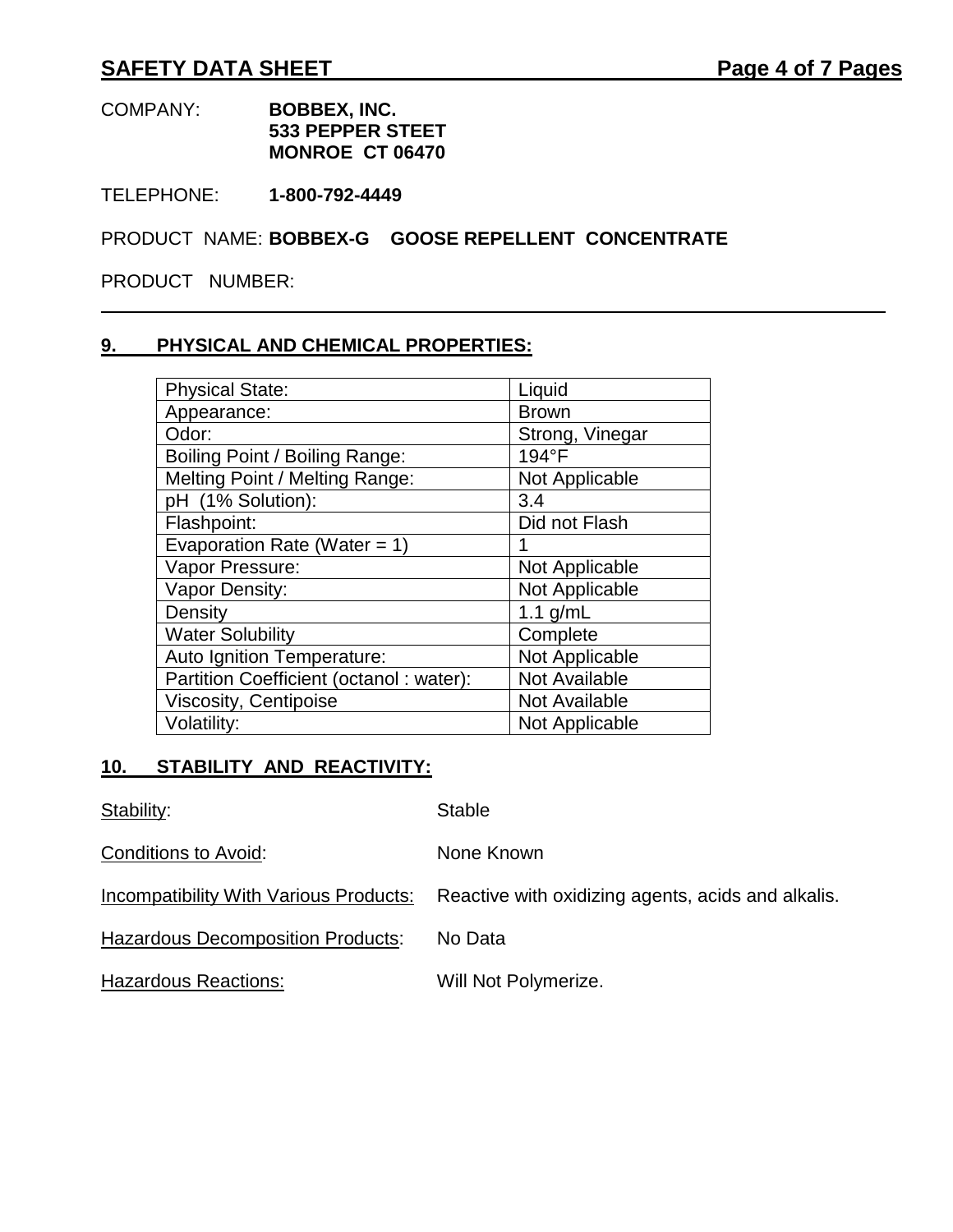# **SAFETY DATA SHEET Page 5 of 7 Pages**

#### COMPANY: **BOBBEX, INC. 533 PEPPER STEET MONROE CT 06470**

TELEPHONE: **1-800-792-4449**

PRODUCT NAME: **BOBBEX-G GOOSE REPELLENT CONCENTRATE**

PRODUCT NUMBER:

### **11. TOXICOLOGICAL INFORMATION:**

| <b>Acute Oral Toxicity:</b>       | No Data Available |
|-----------------------------------|-------------------|
| <b>Acute Inhalation Toxicity:</b> | No Data Available |
| <b>Acute Dermal Toxicity:</b>     | No Data Available |

**Acute Toxicity** (other routes of administration): No Data Available

Chronic Effects on Humans: No Data Available

## **12. ECOLOGICAL INFORMATION:**

| Biodegradability:      | No Data Available |
|------------------------|-------------------|
| Toxicity:              | No Data Available |
| Bioaccumulation:       | No Data Available |
| Mobility in Soil:      | No Data Available |
| BOD-5 and COD:         | No Data Available |
| Other Adverse Effects: | No Data Available |

# **13. DISPOSAL CONSIDERATIONS:**

Waste Disposal: Dispose of in accordance with all applicable local, state, and federal regulations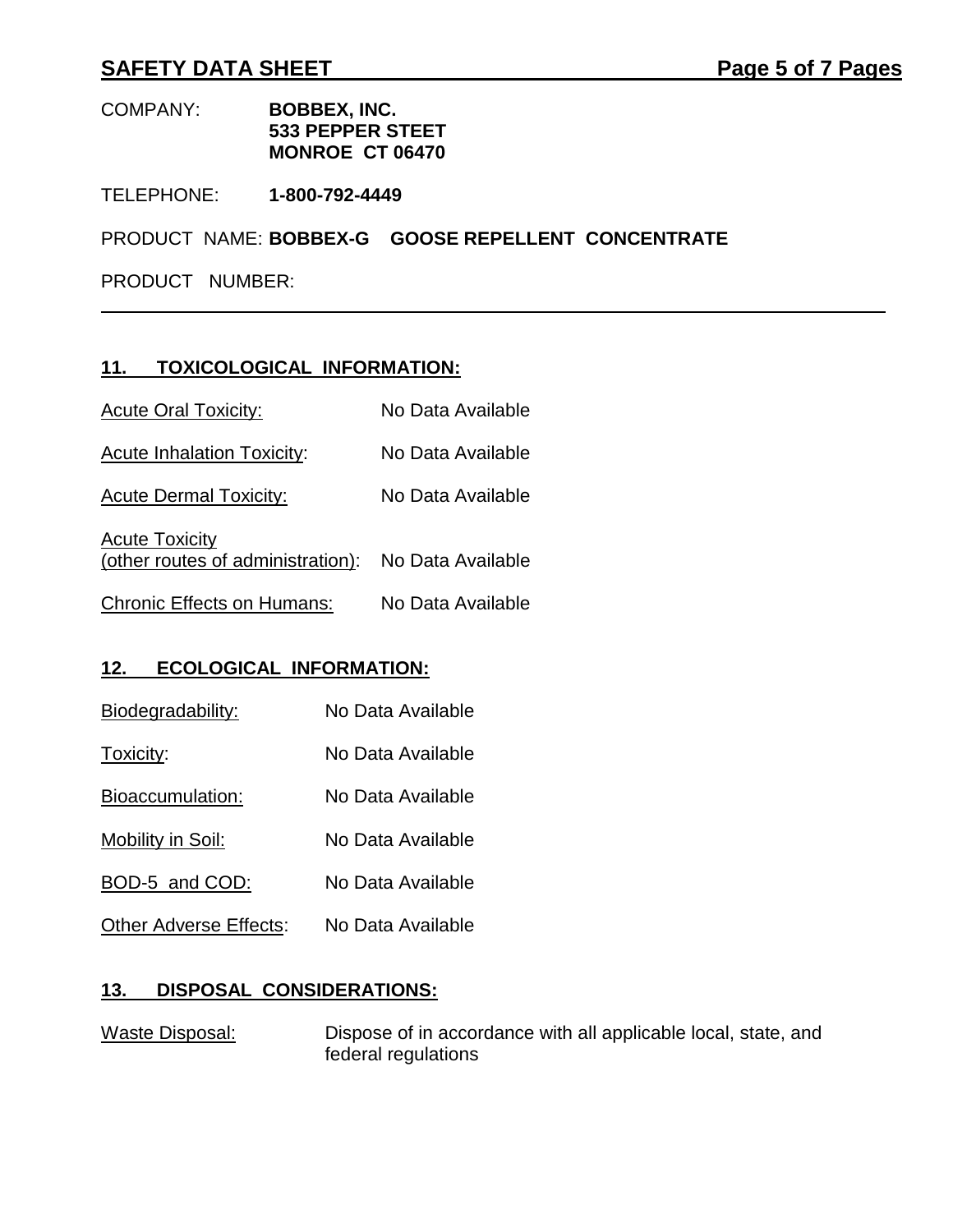# **SAFETY DATA SHEET Page 6 of 7 Pages**

#### COMPANY: **BOBBEX, INC. 533 PEPPER STEET MONROE CT 06470**

TELEPHONE: **1-800-792-4449**

PRODUCT NAME: **BOBBEX-G GOOSE REPELLENT CONCENTRATE**

PRODUCT NUMBER:

#### **14. TRANSPORT INFORMATION:**

D.O.T Classification: Not a D.O.T. Controlled Material (USA)

# **15. REGULATORY INFORMATION:**

**SARA Hazard Classification** SARA 311 / 312 Classification: No SARA Hazards SARA 313 Components: This material does not contain chemical components with known CAS Numbers that exceed the threshold reporting levels established by SARA Title 111, Section 313. Other Regulations: Not Available

**16. OTHER INFORMATION:**

| HMLS Rating (USA):       | Health Hazard:<br>Chronic Health Hazard:<br>Flammability:<br><b>Physical Hazard</b> | 0<br>0<br>0 |
|--------------------------|-------------------------------------------------------------------------------------|-------------|
| NEPA Rating:             | Health Hazard:<br>Fire Hazard:<br><b>Reactivity Hazard</b>                          | 0<br>0<br>O |
| <b>Other References:</b> | Not Available                                                                       |             |